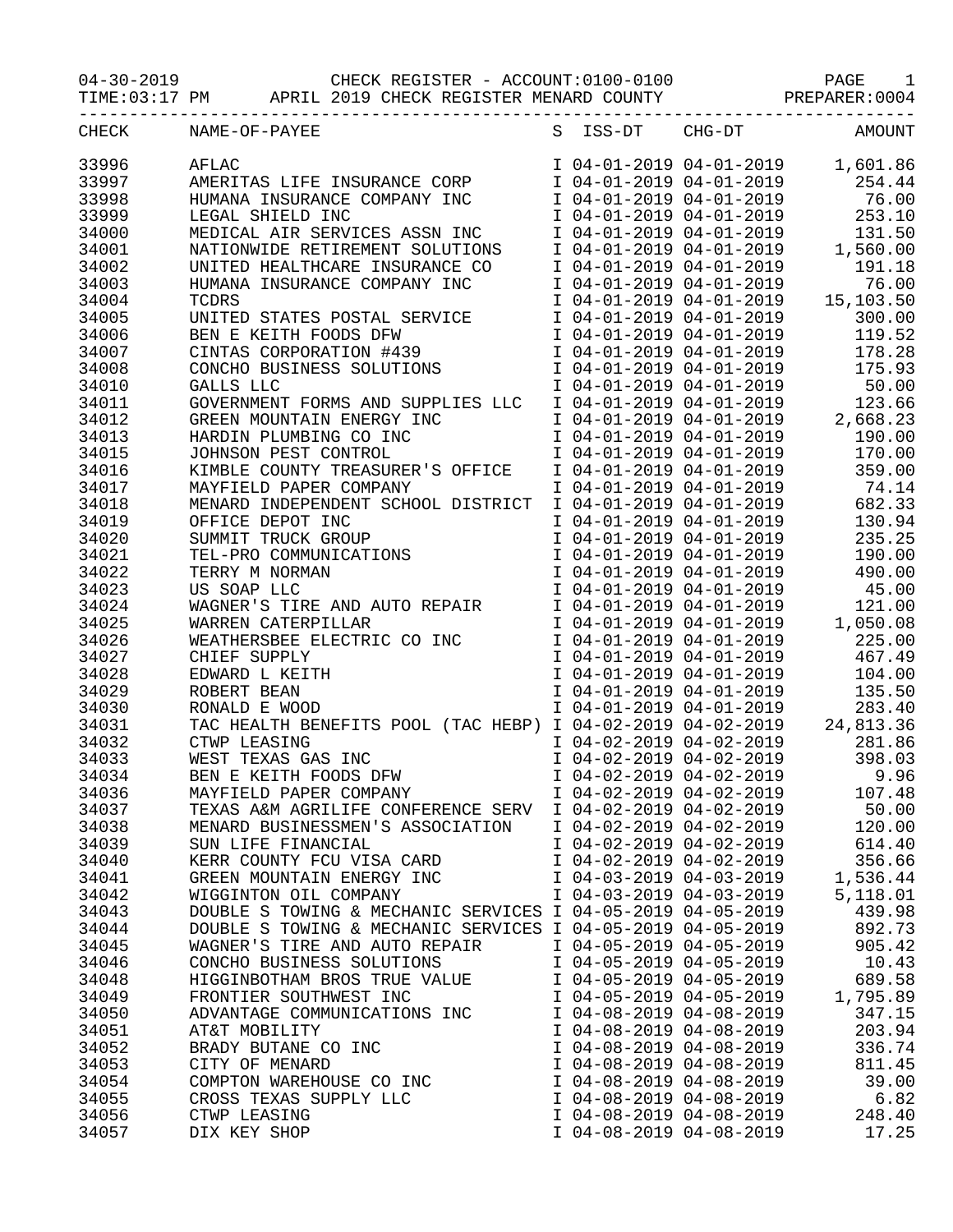04-30-2019 CHECK REGISTER - ACCOUNT:0100-0100 PAGE 2

TIME:03:17 PM APRIL 2019 CHECK REGISTER MENARD COUNTY PREPARER:0004

| CHECK | NAME-OF-PAYEE                                               | S ISS-DT                | $CHG-DT$                 | <b>AMOUNT</b> |
|-------|-------------------------------------------------------------|-------------------------|--------------------------|---------------|
| 34058 | FLOYD C PETITT INSURANCE                                    |                         | I 04-08-2019 04-08-2019  | 250.00        |
| 34059 | GALLS LLC                                                   | I 04-08-2019 04-08-2019 |                          | 80.00         |
| 34060 | KOTHMANN'S FEED & COUNTRY STORE                             | I 04-08-2019 04-08-2019 |                          | 52.79         |
| 34061 | LUBKE'S GM CARS & TRUCKS                                    | I 04-08-2019 04-08-2019 |                          | 105.53        |
|       |                                                             |                         |                          |               |
| 34062 | MENARD COUNTY APPRAISAL DISTRICT                            | I 04-08-2019 04-08-2019 |                          | 414.71        |
| 34063 | OFFICE DEPOT INC                                            | I 04-08-2019 04-08-2019 |                          | 179.28        |
| 34064 | SHELL FLEET PLUS CREDIT CARD CENTER I 04-08-2019 04-08-2019 |                         |                          | 223.41        |
| 34065 | SOUTHWEST TX ELECTRIC COOP                                  | I 04-08-2019 04-08-2019 |                          | 218.87        |
| 34066 | TAC UNEMPLOYMENT FUND                                       | I 04-08-2019 04-08-2019 |                          | 569.57        |
| 34067 | TEXAS COMMISSION ON ENVIRONMENTAL                           | I 04-08-2019 04-08-2019 |                          | 30.00         |
| 34068 | TINA C YOUNG                                                | I 04-08-2019 04-08-2019 |                          | 119.01        |
| 34069 | WEST BEAR CREEK GENERAL STORE                               | I 04-08-2019 04-08-2019 |                          | 247.29        |
| 34070 | WEST TEXAS FIRE EXTINGUISHER INC                            | I 04-08-2019 04-08-2019 |                          | 113.90        |
| 34071 | XEROX FINANCIAL SERVICES                                    | I 04-08-2019 04-08-2019 |                          | 362.44        |
| 34072 | DISH NETWORK INC                                            | I 04-09-2019 04-09-2019 |                          | 48.57         |
| 34073 | WEST CENTRAL WIRELESS                                       | I 04-09-2019 04-09-2019 |                          | 39.95         |
| 34074 |                                                             | I 04-09-2019 04-09-2019 |                          | 231.94        |
|       | REPUBLIC SERVICES INC                                       |                         |                          |               |
| 34075 | FIRST STATE BANK                                            | I 04-11-2019 04-11-2019 |                          | 7,140.35      |
| 34076 | AVENU INSIGHTS & ANALYTICS LLC                              | I 04-12-2019 04-12-2019 |                          | 239.04        |
| 34077 | CINTAS CORPORATION #439                                     | I 04-12-2019 04-12-2019 |                          | 238.18        |
| 34078 | Chase                                                       | I 04-12-2019 04-12-2019 |                          | 1,200.66      |
| 34079 | ENER-TEL SERVICES                                           | I 04-12-2019 04-12-2019 |                          | 380.00        |
| 34080 | JOHNSON'S DIRT AND ROADWORKS LLC                            |                         | I 04-12-2019 04-12-2019  | 670.67        |
| 34081 | KERR COUNTY SHERIFF'S OFFICE                                |                         | I 04-12-2019 04-12-2019  | 350.00        |
| 34082 | LOWE'S PAY AND SAVE INC                                     |                         | I 04-12-2019 04-12-2019  | 1,153.70      |
| 34083 | MENARD MANOR                                                | I 04-12-2019 04-12-2019 |                          | 1,989.00      |
| 34084 | T & B MECHANICAL INC                                        | I 04-12-2019 04-12-2019 |                          | 141.55        |
| 34085 | WEST PUBLISHING CO                                          | I 04-12-2019 04-12-2019 |                          | 294.25        |
| 34086 | WILLIAM K BLACKBURN                                         | I 04-12-2019 04-12-2019 |                          | 245.00        |
| 34087 |                                                             | I 04-12-2019 04-12-2019 |                          | 387.83        |
|       | KERR COUNTY FCU VISA CARD                                   |                         |                          |               |
| 34088 | KERR COUNTY FCU VISA CARD                                   | I 04-12-2019 04-12-2019 |                          | 109.61        |
| 34089 | BLUE CROSS BLUE SHIELD OF TEXAS                             | I 04-15-2019 04-15-2019 |                          | 222.00        |
| 34090 | AT&T MOBILITY                                               | I 04-15-2019 04-15-2019 |                          | 179.75        |
| 34091 | TX TAG                                                      | I 04-15-2019 04-15-2019 |                          | 18.37         |
| 34092 | MENARD COUNTY APPRAISAL DISTRICT                            |                         | I 04-16-2019 04-16-2019  | 201.93        |
| 34093 | OMNIBASE SERVICES OF TEXAS LP                               |                         | $104-16-2019$ 04-16-2019 | 1,146.00      |
| 34094 | HEART OF TEXAS LOCK AND SAFE                                |                         | I 04-16-2019 04-16-2019  | 233.00        |
| 34095 | AMERICAN EXPRESS                                            | I 04-16-2019 04-16-2019 |                          | 403.28        |
| 34096 | KOLOGIK                                                     | I 04-17-2019 04-17-2019 |                          | 6,388.20      |
| 34097 | COUNTY INFORMATION RESOURCE AGENCY                          | I 04-18-2019 04-18-2019 |                          | 52.00         |
| 34098 | HAROLD D GERBER                                             | I 04-18-2019 04-18-2019 |                          | 212.22        |
| 34099 | JONATHON TYLER GERSTENBERGER                                | I 04-18-2019 04-18-2019 |                          | 149.99        |
| 34100 | VERIZON BUSINESS                                            | I 04-18-2019 04-18-2019 |                          | 54.99         |
| 34101 |                                                             | I 04-18-2019 04-18-2019 |                          | 75.15         |
|       | VERIZON BUSINESS                                            |                         |                          |               |
| 34102 | GREEN MOUNTAIN ENERGY INC                                   | I 04-23-2019 04-23-2019 |                          | 2,882.15      |
| 34103 | AT&T MOBILITY                                               | I 04-23-2019 04-23-2019 |                          | 251.31        |
| 34104 | TEXAS STATE COMPTROLLER                                     | I 04-23-2019 04-23-2019 |                          | 49.39         |
| 34105 | 452ND DISTRICT COURT                                        | I 04-24-2019 04-24-2019 |                          | 2,000.00      |
| 34106 | LISA A BROWN                                                | I 04-24-2019 04-24-2019 |                          | 543.33        |
| 34107 | BOYS AND GIRLS CLUB OF MENARD                               | I 04-25-2019 04-25-2019 |                          | 1,332.30      |
| 34108 | FIRST STATE BANK                                            | I 04-25-2019 04-25-2019 |                          | 16,803.97     |
| 34109 | FIRST STATE BANK                                            | I 04-25-2019 04-25-2019 |                          | 110.36        |
| 34110 | NICOLAS E CARDENAS                                          | I 04-25-2019 04-25-2019 |                          | 25.00         |
| 34111 | TEXAS STATE COMPTROLLER                                     | I 04-26-2019 04-26-2019 |                          | 370.53        |
| 34112 | TEXAS STATE COMPTROLLER                                     | I 04-29-2019 04-29-2019 |                          | 829.29        |
| 34113 | TEXAS STATE COMPTROLLER                                     | I 04-30-2019 04-30-2019 |                          | 85,557.73     |
| 34114 | CTWP LEASING                                                | I 04-30-2019 04-30-2019 |                          | 250.51        |
| 34115 | XEROX FINANCIAL SERVICES                                    | I 04-30-2019 04-30-2019 |                          | 362.44        |
|       |                                                             |                         |                          |               |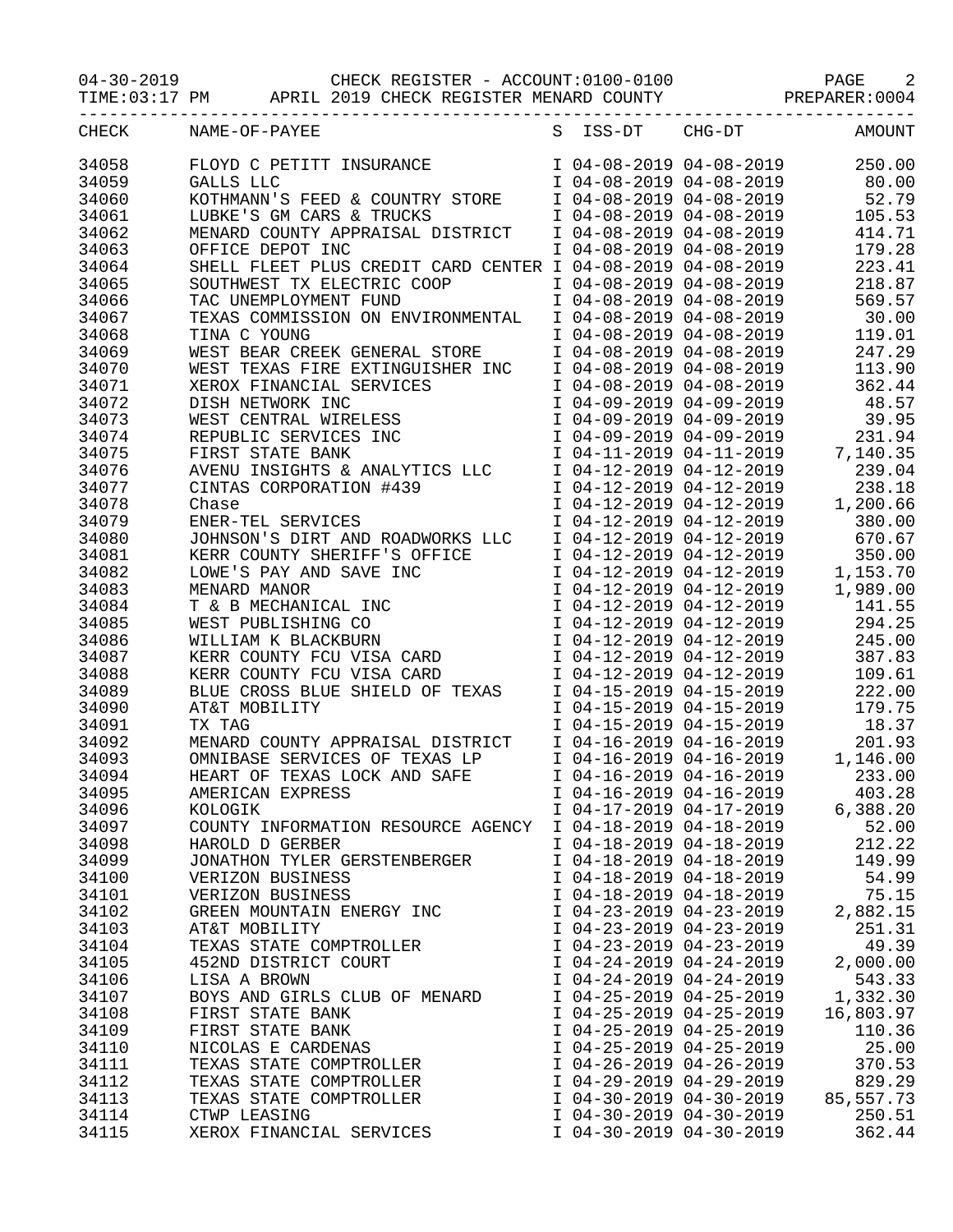| $04 - 30 - 2019$<br>TIME:03:17 PM |                                                    |  |  |  | CHECK REGISTER - ACCOUNT:0100-0100<br>APRIL 2019 CHECK REGISTER MENARD COUNTY |                                                    | -3<br>PAGE<br>PREPARER: 0004 |
|-----------------------------------|----------------------------------------------------|--|--|--|-------------------------------------------------------------------------------|----------------------------------------------------|------------------------------|
| CHECK                             | NAME-OF-PAYEE                                      |  |  |  | S ISS-DT                                                                      | CHG-DT                                             | AMOUNT                       |
| 34116<br>34117                    | RONALD E WOOD<br>GOVERNMENT FORMS AND SUPPLIES LLC |  |  |  |                                                                               | I 04-30-2019 04-30-2019<br>I 04-30-2019 04-30-2019 | 817.35<br>152.54             |